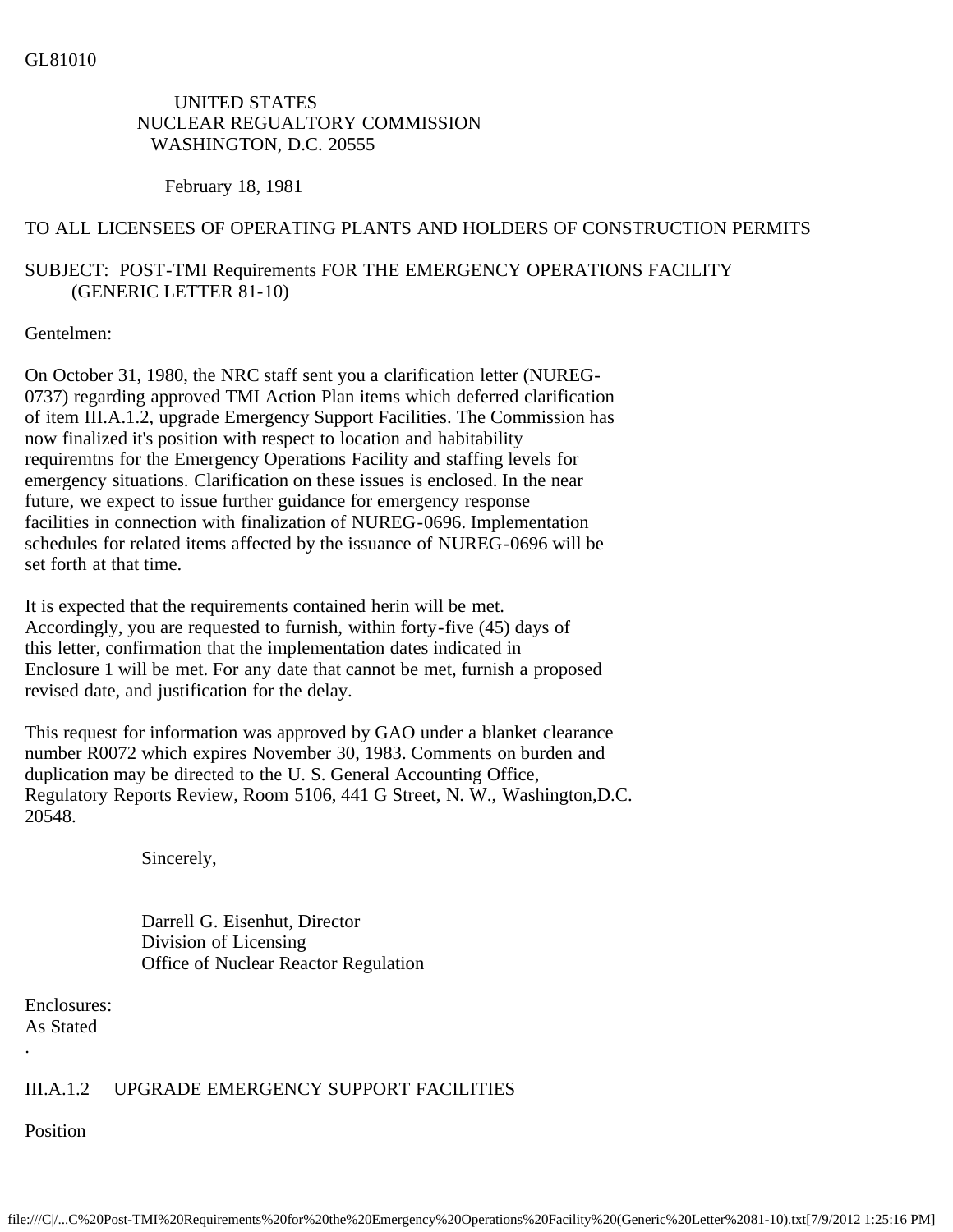Each operating nuclear plant shall maintain an onsite technical support center (TSC) separate from and in close proximity to the control room that has the capability to display and transmit plant status to those individuals who are knowledgeable of and responsibile for engineering and management support of reactor operations in the event of an accident. The center shall be habitable to the same degree as the control room for postulated accident conditions. The licensee shall revise his emergency plans as encessary to incorporate the role and location of the TSC. Records that pertain to the as-bulit conditions and layout of structures, systems, and components shall be readily available to personnel in the TSC.

An operational support center (OSC) shall be established separate from the control room and other energency response facilities as a place where operations support personnel can assemble and report in an emergency situation to receive instructions from the operating staff. Communications shall be provided between the OSC, TSC, EOF, and control room.

An emergency operations facility (EOF) will be operated by the licensee for continued evaluation and corrdination of all licensee activities related to an emergency having or potentially having environmental consequences.

Changes to Previous Requirements and Guidance

- (1) NUREG-0696, "Functional Criteria for Emergency Response Facilities," to be issued shortly,will provide more detailed design and functional criteria.
- (2) Table III.A.1.2-1 (Table B-1 to NUREG-0654, Revision 1), establishes staffing levels for emergency situations. The revision of NUREG-0654 establishes staging of staffing for 30 to 60 minutes rather than requiring capability for required augmentation at 30 minutes. The implementation schedule for licensed operators and STA on shift shall be as specified in Task Action Item I.A.1.3. Any deficiencies must be fully removed by July 1, 1982.
- (3) Implementation schedule has been changed.
- (4) Establishes a requirment to submit emergency response facilities (ERFs) conceptual design information by June 1, 1981.
- (5) Establishes guidance on ROF location and habitability

III.A.1.2-1 3-186a

#### Clarification

.

NUREG-0696 was issued in draft for comment. The staff has analyzed the comments, prepared the final version for Commission review, and will issue the final version of NUREG-0696 in the near future.

NUREG-0696, "Functional Criteria for Emergency Response Facilities," will porvide more detail design and functional criteria than previously prescribed. The operational date for the final emergency response facilities